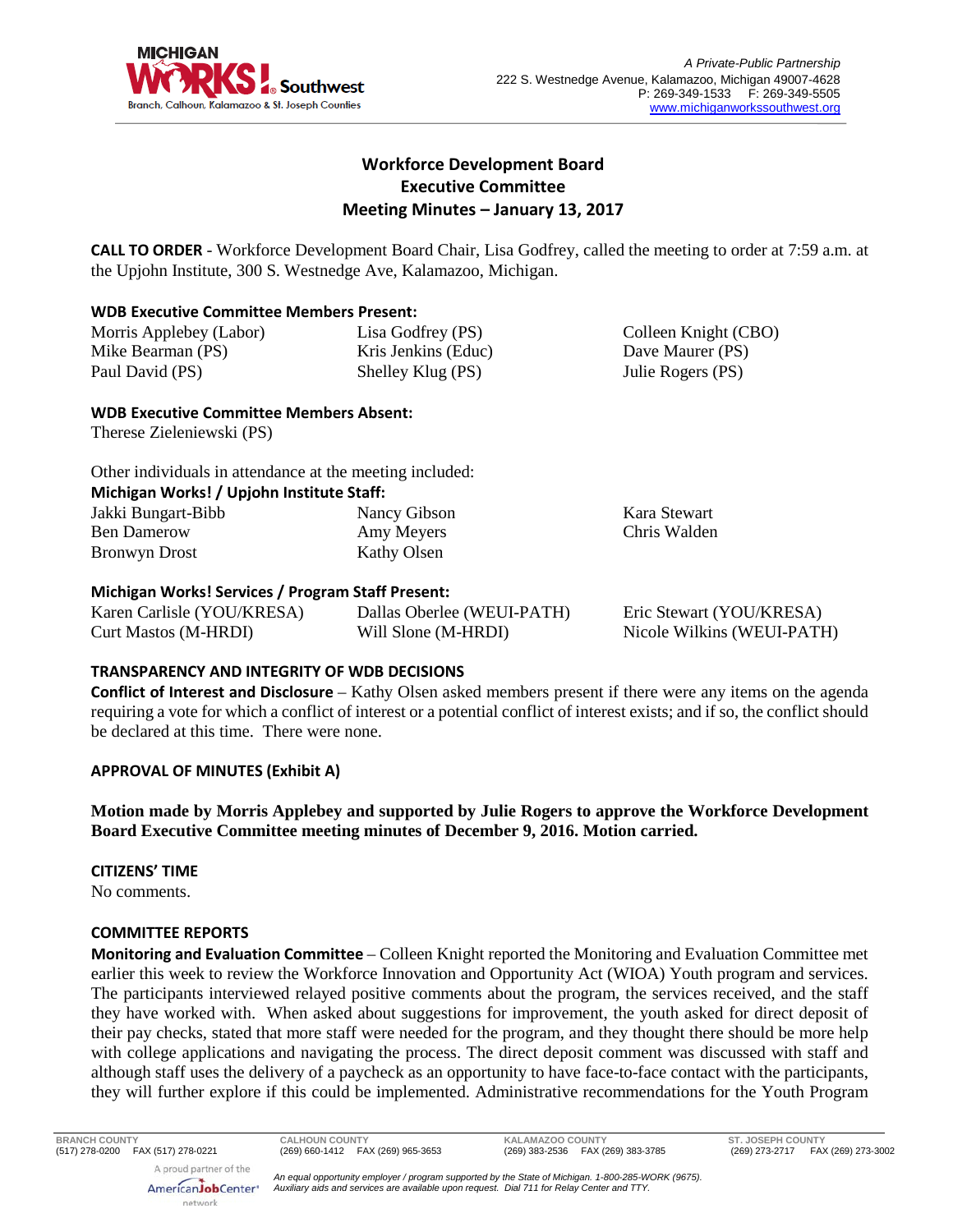included some future projects for staff to work on. The staff monitoring also indicated that with the addition of Calhoun County, there were some files with errors that needed to be corrected, nothing major.

### **Veterans Committee** – No report.

### **Disability Awareness Resource Team (DART)** – No report.

**Talent District Career Council (TDCC)** – Kris Jenkins reported on her recent trip to Washington D.C. with Terri Tchorzynski, the National School Counselor of the Year from Calhoun County. She reported on Thursday they attended the National Press Conference at the Swiss Embassy and both had the opportunity to speak and participate in a panel discussion. American students working at a Swiss company in America also spoke. Dinner that evening was at the Swiss Ambassador's home. The event on Friday was much larger than expected due to the fact that the School Counselor of the Year event was combined with the celebration of Michelle Obama's Reach Higher Initiative. Ms. Jenkins reported watching the award celebration via video from the Eisenhower building, attending a reception at the White House and a black tie event at Union Station. With the counselor celebration combined with the Reach Higher event, the events in Washington D.C. were much larger than expected; there were many celebrities in town and a presence of high security. She also reported that for many Washington D.C. staff working under the Obama administration, it was there last day at work. Since their return to Michigan, Terri Tchorzynski has been getting four to five calls a day asking for her to speak and staff are planning to see how they can cover Terri's duties while she is away.

**Membership/Nominating Committee** – No Report.

### **NEW BUSINESS**

**WDB Plans (Exhibit B)** – Amy Meyers requested Board review and approval for the *Apprenticeship Success Coordinator PY2016 Plan* (Exhibit B). She reported \$37,500 was allocated to Michigan Works! Southwest for work to be done around apprenticeships in the Michigan Works! Southwest area. This funding will be used to work with local stakeholders to develop and implement strategies to expand registered apprenticeships for in-demand industries and occupations, as well as to start new apprenticeship programs in new sectors and to provide opportunities for underserved populations throughout the four-county MW area. This will include working to establish pre-apprenticeship opportunities, expanding partnerships with employers, marketing apprenticeships and apprenticeship opportunities, and continued work with industry-specific consortium groups and data collection. She further reported this is new funding to be used during an 18-month period that began January 1, 2017 and ends June 30, 2018.

# **Motion made by Paul David and supported by Mike Bearman to approve the Apprenticeship Success Coordinator PY2016 Plan. Motion carried.**

Further discussion on apprenticeship training took place. Kris Jenkins reported that while at the School Counselor of the Year event in Washington D.C. she learned that in Switzerland, youth start in apprenticeship training programs when they are 14-15 years old. In the U.S. it is difficult to get into a company until an individual is 18 years old. There is also the pre-conceived idea that a person who goes into an apprentice training can never leave that track; when the opposite is often true where former apprentices have climbed to the top of an organization and become the CEO. There is also a strong bias in the U.S. for students to take college prep courses and attend a university after graduation from high school; and for the most part, apprenticeship training is not promoted by guidance counselors. Dave Maurer pointed out that students under 18 years of age must be actively enrolled in Career Technical Education (CTE) in order to be enrolled into an apprenticeship training program. He also extended an invitation to Kris Jenkins welcoming Kris or Terri Tchorzynski, the School Counselor of the Year, to speak to the members of the Manufacturing Consortium at a future meeting. Mike Bearman noted that the Middle College programs that are being implemented, as in the Albion schools, expands education for students to learn what they actually need and students are able to earn industry certifications and/or an Associate's degree along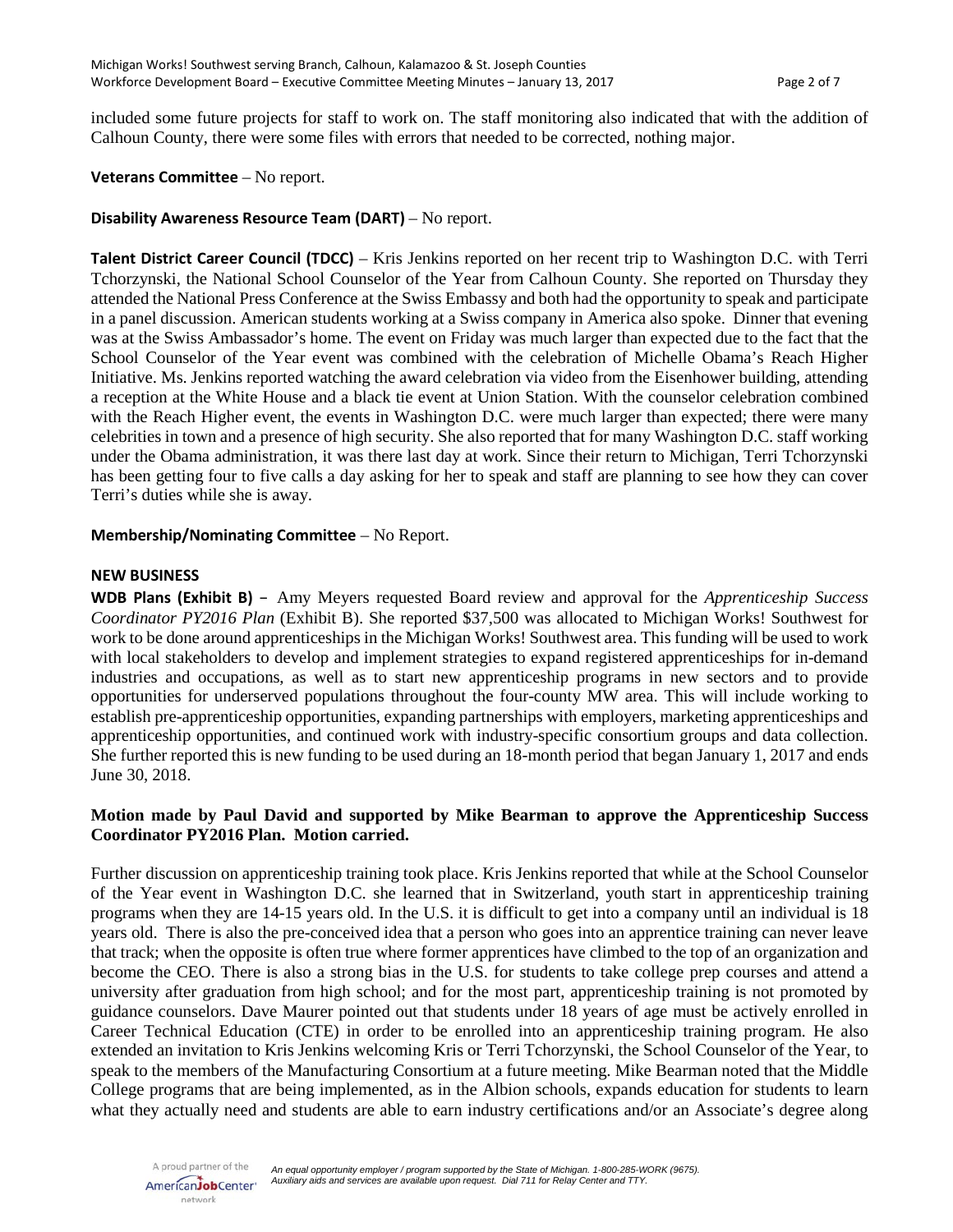with their high school diploma. Julie Rogers stressed the importance of telling the stories to help change the perception by sharing the successes of young individuals who have succeeded.

# **STAFF REPORTS**

**Marketing (Exhibit handed out at the meeting)** – Kathy Olsen distributed a handout listing future business, hiring/career events and employment preparation/training opportunities currently scheduled. She reported, the hiring events are quite varied and include manufacturing, healthcare and retail opportunities. Two additional hiring events recently added and not listed on the report were the ALDI national hiring event on January 14, 2017 and hiring at West Michigan Speedways on January 25, 2017. Ben Damerow highlighted the Recruitment Fair for the apprenticeship training program in West Michigan for plumbers, pipefitters and HVAC-R careers. The event will be held on January 25, 2017 from 8:30 a.m. to 12:30 p.m. at the Michigan Works! Service Center in Kalamazoo. Eric Stewart reported staff are helping to spread the word about the event to a wide range of individuals and organizations in the area and hope to attract a diverse population to the event. Staff offered to send the Recruitment Fair information to members following the meeting.

**Program Operations** – Dallas Oberlee reported staff is working on the *Families Forward Demonstration Project* in Calhoun County. The project aims to identify effective employment-focused approaches that can be integrated into child support programs, where 100 non-custodial parents from Calhoun and Jackson Counties would receive short-term training.

Ms. Oberlee reported Michigan Works! Southwest staff attended a *County ID Taskforce* meeting on January 9, 2017 in Kalamazoo. The next meeting is scheduled for January 23. A number of subcommittee meetings will take place between now and then. Ongoing planning will occur at bi-monthly meetings until March 2017 for the purpose of creating a plan to present to the Kalamazoo County Board of Commissioners. She reported a similar initiative is also taking place in Calhoun County.

**Workforce Innovation Fund Update** – Bronwyn Drost reported on the *Employer Resource Network (ERN)* data that appeared on page four of the Dashboard Report (Exhibit D). In December 2016, 24 ERN employers received services, and 87 unique, non-duplicated employees received 106 services with the assistance of an ERN Success Coach.

Ms. Drost also shared highlights from the annual evaluation recently received from Social Policy Research Associates (SPRA), the DOL-required evaluator that is engaged with Michigan Works! Southwest to help evaluate to *Workforce Innovation Fund (WIF)* project over the five-year time period that includes planning, implementation and evaluation. The report covers the first year of implementation., October to October. She reported project goals from the evaluator's perspective were to focus on expanding ERNs across the four-county region, enabling the Southwest Michigan ERN (SWMERN) member companies to better recruit qualified candidates; improve retention rates; and support ongoing skills training intended to help workers advance from entry-level to higher skilled, higher paying positions. The Evaluation will focus on / measure five domains. They include:

- 1) geographic expansion;
- 2 recruitment of eligible / qualified job seekers;
- 3) soft or essential skills and technical skills training of job seekers and SWMERN member-company employees;
- 4) articulation of career ladders; and
- 5) incorporation of the public workforce system into ERNs.

The report relied on two primary data sources that included surveys and more qualitative data collection. The data collection included site visits where interviews were held with Success Coaches, ERN member companies, and the WIF Project Manager, as well as phone calls, emails, and participation via a conference call at a handful of WIF/ERN meetings. The Evaluation Report indicated that considerable progress has been made in all five

A proud partner of the AmericanJobCenter\* network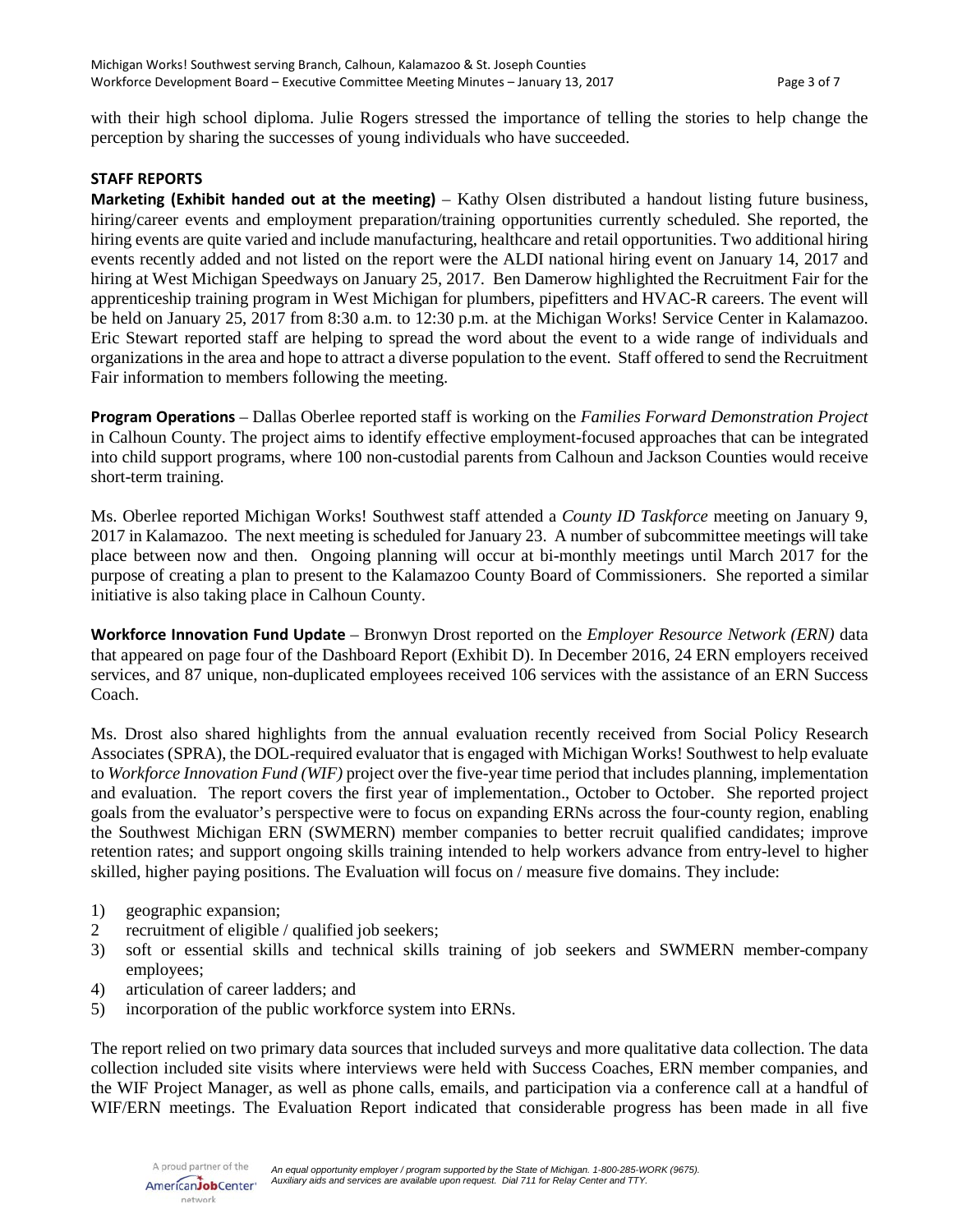expansion domains, and that the WIF project is moving forward in a number of key areas. Recommendations include:

- 1) Increase the value of monthly SWMERN meeting that are facilitated by West Michigan Team and led by SWMERN member companies. A suggestion was to perhaps bring in speakers or provide information on a variety of retention-related initiatives, e.g. career laddering.
- 2) Increase survey response rates. She explained that respondents receive email and text invitations to complete surveys after meeting with a Success Coach. Incentives have been implemented where survey respondents will receive a \$5 e-gift card upon completion of the survey.
- 3) Continue to provide those who interact with Success Coaches a private and confidential place to meet where concerns can be discussed. This can be in a private meeting room on site or opportunities to meet off site via text, phone call, and email.
- 4) Continue to work on the implementation of career laddering by utilizing WIF Advisory Team meetings and monthly ERN meetings to garner "buy-in."

Bronwyn Drost offered to have Kathy Olsen send the report to Board members as a follow-up to the meeting.

**Business Services and Skilled Trades Training Fund (STTF) Update** – Kara Stewart reported 30 local companies were awarded training grants from the *Skilled Trades Training Fund (STTF*) totaling \$1,003,920 to train over 1,000 individuals. The number of individuals to be trained includes employees of companies where additional consortium awards were received by companies located in the Michigan Works! Southwest area; however, another MWA is the lead agency for the grant. Training has commenced for most of the companies and training is close to completion at a couple of the companies. In responding to a question from one of the board members, Ben Damerow reported the State budget for STTF was \$30 million.; \$17.1 million was allocated to STTF and the additional funds are being used for special projects. In responding to a question regarding the possibility of receiving additional STTF funds, Kara Stewart reported if a company cannot complete their training, funds are returned and hopefully would be redistributed through another Request for Proposal (RFP) process. She noted that improvements to the allocation process for STTF funds has been made each year that the funds have been available.

Kara Stewart reported the new Clemens facility in Coldwater is all under a roof and construction is 6 to 8 weeks ahead of schedule. A meeting took place yesterday and the company reported being extremely pleased with the progress. Delivery of equipment will start this month and everything will be installed and tested by May. She explained that it will take two months to bring the indoor temperature down to the required temperature for production. At the end of July, there will be a grand opening for the community and on September 5, 2017, the company will begin processing pork. The company will have 850 new jobs and a well-designed recruitment process is in place. To date, over 3,000 individuals expressed interest in employment by entering their information into the Clemens online database. The company will be scheduling 40-80 individuals at a time to attend an information session. Seventeen (17) information sessions are scheduled throughout the area through the end of March. Clemens will also be holding 56 career fairs between now and August; individuals will be screened at the career fairs and selected individuals will be scheduled for interviews. Michigan Works! Southwest staff will be assisting with these events. Ben Damerow reported that Clemens requested four to six Michigan Works! staff to assist with this and they needed an answer by today. Currently there are only five staff working out of the Coldwater office and Missy Lafferty has been the main contact for the Clemens Group. A request was submitted to the State asking for enough funds to cover the cost of four to six staff and approval was received yesterday for \$325,000 to assist Clemens with their hiring process. Clemens will be flying six staff on a private jet to their facility in Pennsylvania on February 15, 2017 for a company orientation and tour. They will return to Michigan on the same day. Mr. Damerow thanked the Business Solutions Professionals (BSPs) for their work on this project and reported the State was impressed that we were able to put together a plan within 24 hours of meeting with Clemens Group.

Kara Stewart reported Clemens will start out with one shift that will work days, Monday through Friday to process 10,000 hogs per day. There will be another shift for maintenance workers who will work 12 hour shifts, 3 days a week and every other weekend. She reported Clemens will be the first pork plant built in the U.S. in the last twenty years. They do envision adding a second shift in a few years, due to demand.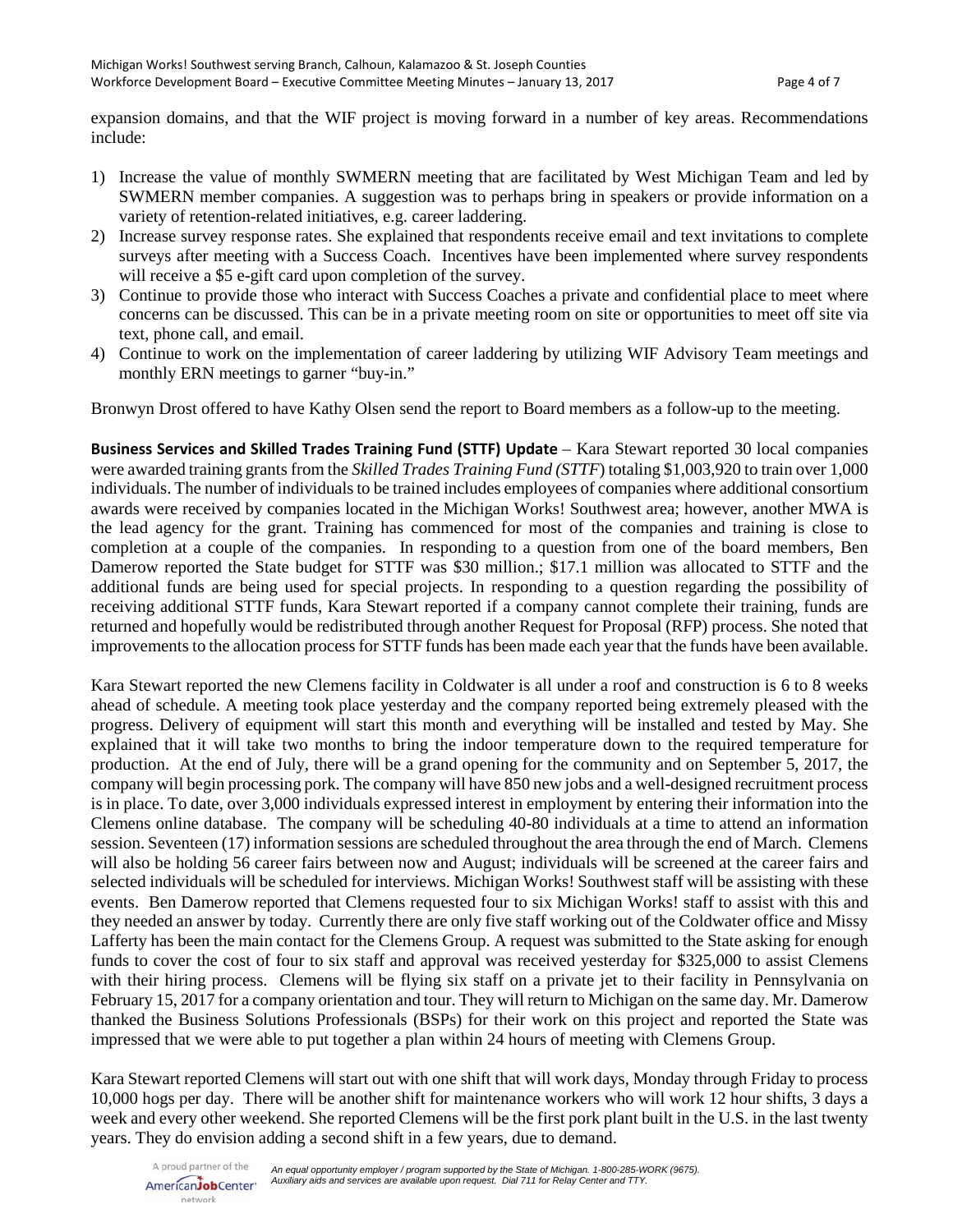Colleen Knight reported there was some discussion at the Monitoring Committee meeting regarding the lack of *child care in Branch County* and inquired if there has been any discussion regarding Clemens providing child care at the company location, similar to what they do at the plant in Pennsylvania. Kara Stewart reported there has been discussion in Branch County; however, it has not been specific to Clemens.

Ms. Stewart also reported that a *MiCareerQuest Southwest* event is being planned for late March in St. Joseph County.

**Labor Market Information (LMI) (Exhibit C)** - Labor market reports generated from Burning Glass Analytics and Real Time Jobs Data that identified the top detailed occupations, skills greatest in demand, and employers with the most job openings in Prosperity Region 8, Michigan Works! Southwest, and each of the four counties in the MW Southwest Area for the period November 1 through December 31, 2016 was included in the meeting's agenda packet.

**Dashboard Report (Exhibit D)** – Copies of the Michigan Works! Southwest Dashboard Report (Exhibit D) that was emailed to members were distributed at the meeting. Jakki Bungart-Bibb introduced Nancy Gibson, the Information Specialist who builds reports from the data entered into the One Stop Management Information System (OSMIS). The data is used for various reports, including the monthly Dashboard Report to the Board. Ms. Bibb reported page one of the Dashboard Report reflects labor data for the month of November. The breakdown of Labor Participation data, by county, for the Michigan Works! Southwest area is reported on the left side of page one and the Real-time Labor Demand for Prosperity Region 8 appears on the right side of this page. The top occupations advertised have remained consistent over the last six months with the exception of light truck and service delivery drivers which we saw for the first time in October, and production and operation supervisors which we are seeing for the first time in November. A total of 11,450 openings were advertised in November, this is approximately a 7% decrease compared to what was advertised in October. The data on page two reflects over 70,000 visitors to the One Stop Service Centers and assistance was provided to 641 employers in filling over 1,700 jobs since July 1, 2016. State reports were not available for the Workforce Innovation and Opportunity Act (WIOA) performance measures; the State is still working to define some of the measures and build new reports to gather the data. The numbers reported are an estimation that is based on what can be populated locally. The OSMIS operates on a 90-day delay; therefore, some of the information was not available at the time that this report was created. Locally, we are able to track registered participants and data reflects nearly 700 WIOA participants this program year, with 231 of the customers participating in work-based learning. Work-based learning includes classroom training, work experience, On-the-Job Training (OJT), try-out, and transitional employment. Data for the Application Eligibility Period (AEP) / Partnership Accountability Training Hope (PATH) program and services is reported on page three of the report. This includes the work participation rate, the employment rate, and employment retention. The breakout for AEP referrals, completions, and the pass rate is reported on the chart that appears in the middle of page three. The Offender Success (OS) information for Kalamazoo County is reported at the bottom of this page. As mentioned last month, the first OS orientation in Calhoun County was scheduled for January and information will be reported by county when that data becomes available. Participants served through Refugee Assistance are reported in the chart that appears at the bottom right of page three. She noted that these individuals are also included in the PATH numbers above. Page four is a snapshot summary of the staff reports given earlier in the meeting.

**Director's Report** – Ben Damerow distributed the Director's Report dated January 13, 2017. He reported at the Federal level, the Senate Health, Education, Labor and Pensions Committee will delay its confirmation hearing for the labor secretary nominee Andrew Puzder until February, 2017. Puzder's hearing was tentatively scheduled for January 17; it is being changed because the education secretary nominee, Betsy DeVos' hearing has been moved to that date. United State Senator Gary Peters (MI) has been added to the Senate Committee on Armed Services. It is expected that the determination of a location for the Ballistic Defense System will be made in 2017 and Battle Creek, Michigan is one of the sites being considered. United States Representative John Moolenaar (MI-4) was added to the House Appropriations Committee. The Michigan Works! area that includes Midland has had a great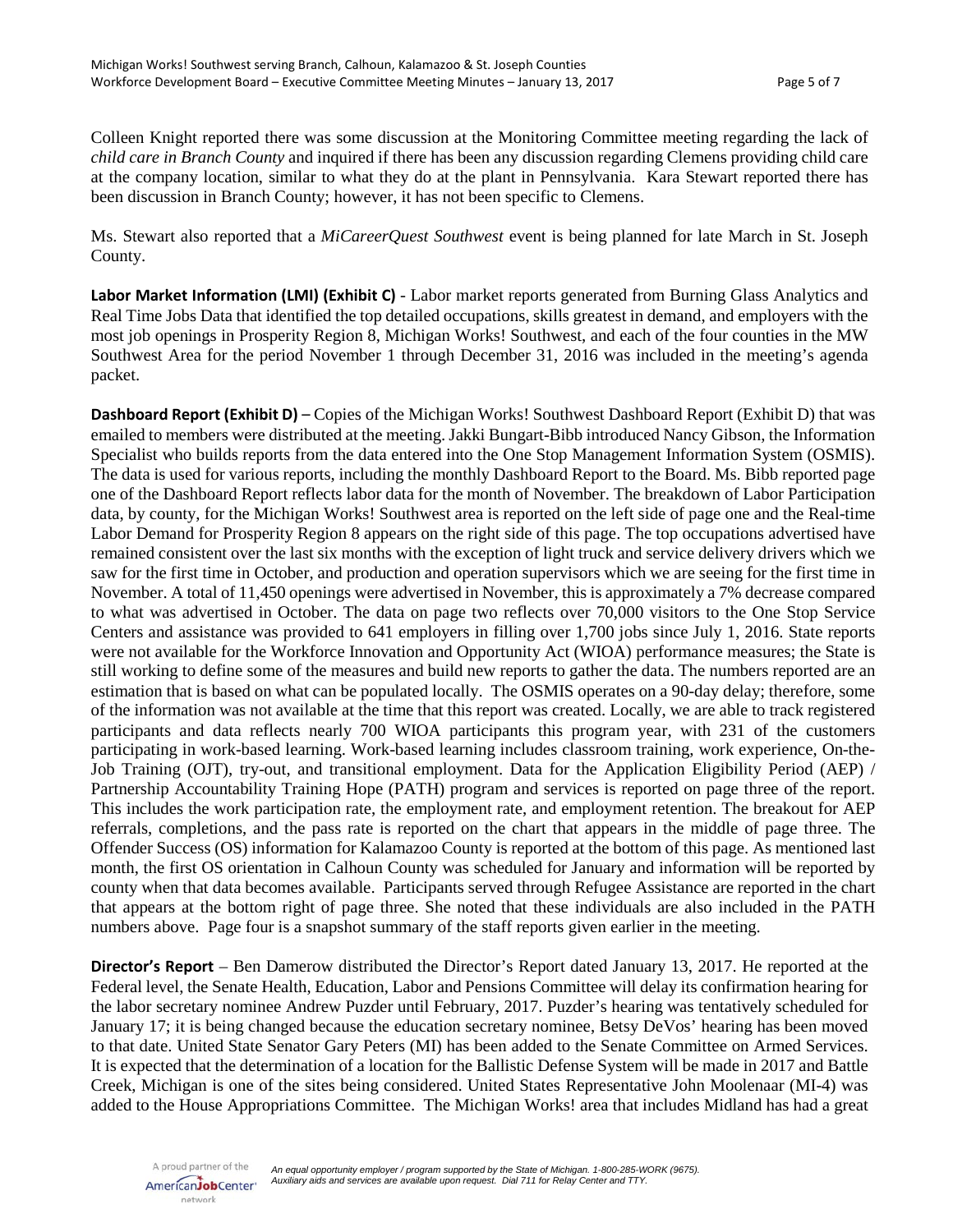relationship with Representative Moolenaar and he is knowledgeable of workforce development programs and services.

Ben Damerow reported the former raceway executive, Roger Curtis, has been named the Director of Michigan's Talent and Economic Development (TED) Department. Mr. Curtis previously served on the Workforce Development Board for South Central Michigan Works! Former TED Director, Steve Arwood will turn his full attention to the Michigan Economic Development Corporation (MEDC) as the new Director.

Michigan's Talent Investment Agency (TIA) recently announced it will be reorganizing the Unemployment Insurance Agency (UIA) in an effort to improve services following an audit that found thousands of recipients were incorrectly flagged for possible fraud and phone calls for assistance often went unanswered. The UIA Director, Sharon Moffett-Massey has been reassigned to work on special projects, including working with Michigan Works! Workforce Development Boards (WDBs). At this time, the purpose of her planned work with WDBs is undetermined. Mr. Damerow further reported that Bruce Noll, an executive within TIA, will serve as interim director and there will be a national search for a new director. The search is expected to last three to four months.

Ben Damerow reported a UI Reform Committee has been formed and he will serve on the committee.

### **OLD BUSINESS**

None.

### **CITIZEN'S TIME**

### **MEMBER'S TIME**

Julie Rogers reported a new county chair and vice-chair have been appointed. Appointments of representatives to local boards are up to the discretion of the chair and that she was uncertain as to who will be appointed as the Kalamazoo County representative on the Workforce Development Board. If she is not reappointed, Ms. Rogers stated she would still advocate for workforce development programs.

Ms. Rogers also reported that she will be attending the National Association of Counties (NACo) annual conference in March and asked members for suggestions as to what are the priority issues that should be addressed when she and other delegates from the area meet with Senator Stabenow, Senator Peters and Congressman Upton. Ben Damerow reported the NACo conference was also a topic at the Michigan Works! Director's Council and directors are putting together a list of priorities for the Michigan delegation.

Ms. Rogers also reported that she serves on the NACo Health County Taskforce and the addiction to opioid prescriptions is a huge concern. People are losing jobs due to prescription addictions. When doctors cut them off from the prescriptions, individuals are turning to street drugs due to their addiction to pain pills.

Julie Rogers further reported that the Boji Group's plans for downtown development in Kalamazoo is finally moving forward. The building will include residential units, parking and businesses. The Kalamazoo County Board still needs to approve the development plan. She also reported that she serves on the Kalamazoo County Brownfield Board and is excited about Stryker's recent announcement for a \$130,000,000 expansion in Portage that will create 105 R&D jobs with salaries of approximately \$65,000. The committee is meeting next week to approve the plan; it will then be forwarded to the City of Portage and then to the Kalamazoo County Board for approval.

Dave Maurer reported on behalf of one of the local churches working with Syrian refugee families; members from two of the three families that his church is working with are employed.